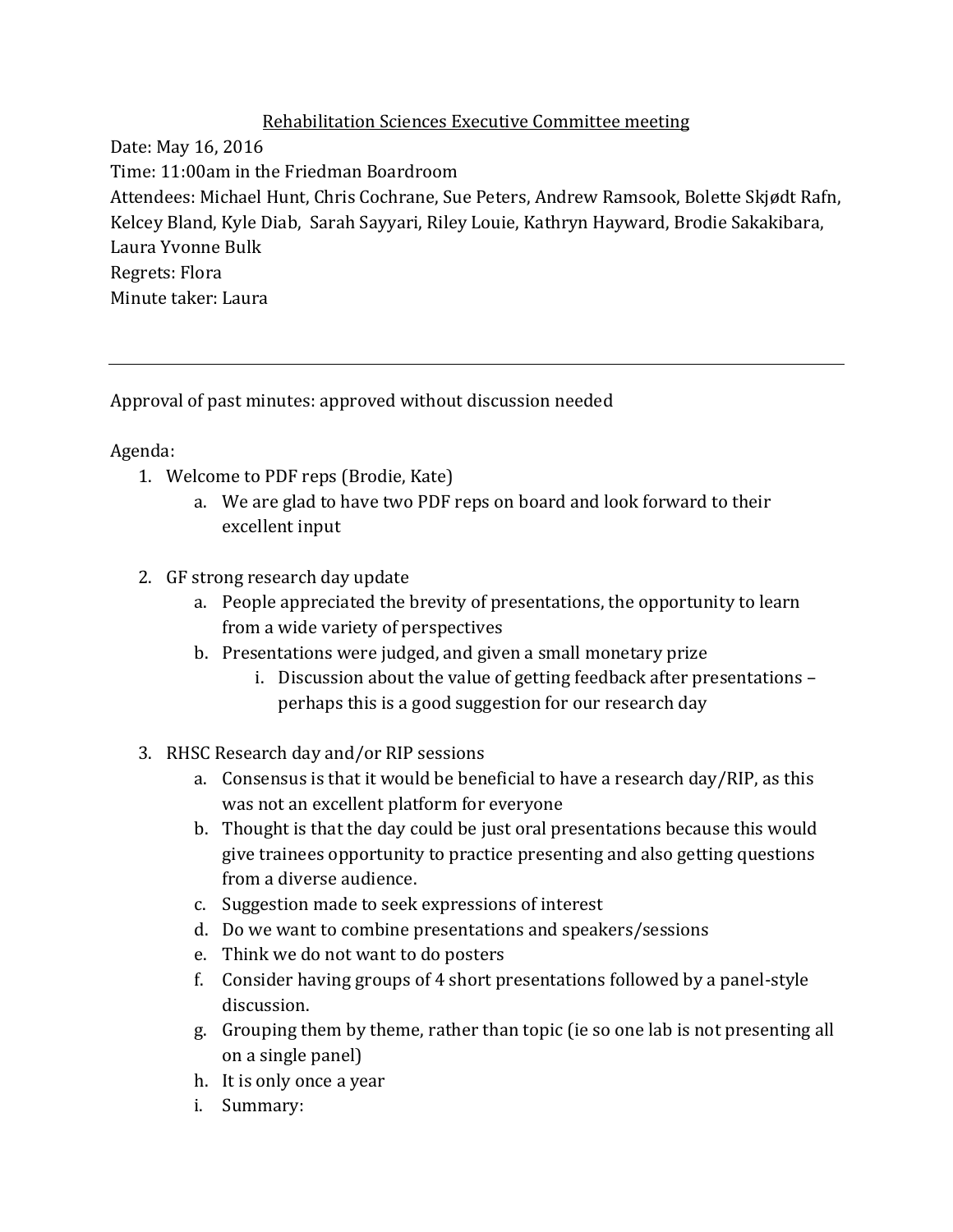- i. Want our own research day
- ii. Send poll for research day if we have a research day late September would you prefer to have an invited speaker/not; information sessions/not; oral or poster; etc … suggestion instead to send out poll saying we are doing x, would you come? - may consider doing some 3MT style presentations, electronic posters, etc.
- iii. Open it to faculty, but have postdocs as our judges/feedback-givers
- iv. Michael points out it is his job to invite interest from faculty
- v. We will avoid concurrent sessions
- vi. Try to book 153 for end of September (talk with Michael Jenner)
- 4. Website
	- a. Have a preliminary website, please send
		- i. General photos (\*\* **take photos at lab crawl** \*\*)
		- ii. Photos and bios of RSEC members
		- iii. Mentorship information
		- iv. Suggestions
		- v. Events with short descriptions
	- b. Use website to:
		- i. Launch Mentorship program
		- ii. Submit abstracts etc
		- iii. These will draw traffic
	- c. Calendar
		- i. Will have categories (proposals/defenses, socials, etc)
- 5. Mentorship
	- a. Kelcey is making a database of who is interested
	- b. Kate, Brodie, and Kelsey will work together to find mentors
- 6. Budget
	- a. RHSC research day: food, maybe (hopefully not) for space
- 7. Lab Crawl update (Sue, Chris, Laura)
	- a. Brodie, Chris, and Sue will send reminder emails
	- b. Bring snacks!
- 8. Plan for Chris' successor
	- a. Send expressions of interest
- 9. Newsletter
	- a. This is a priority for the faculty
	- b. Faculty want to know what students in the program are doing, awards, accomplishments, new positions, etc
	- c. Updates about RSEC activities